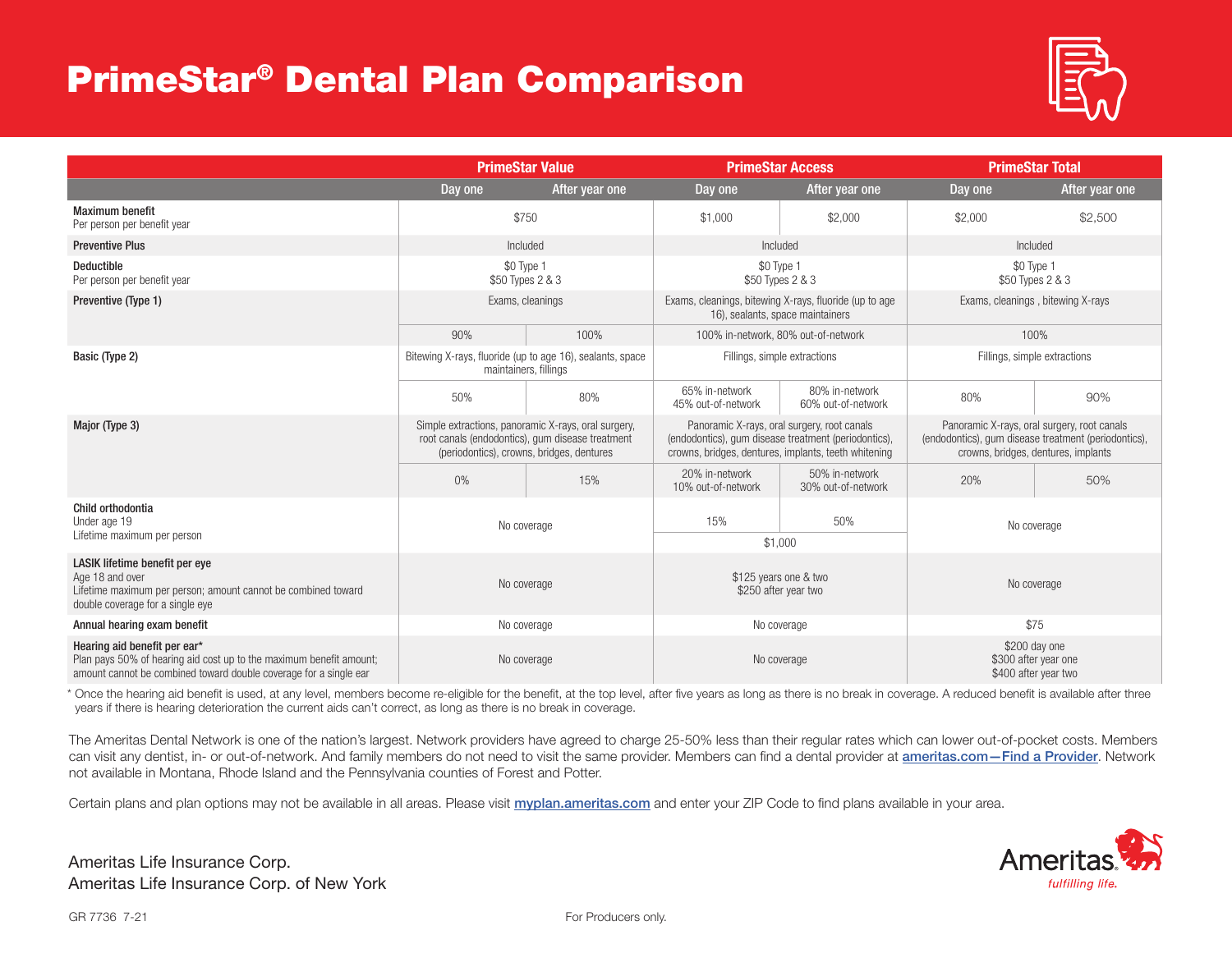## PrimeStar® Dental State Availability





Value plans: There is a 12-month waiting period on Major procedures. In Florida, Preventive Plus is not available, and there is a 6-month wait for Major procedure coverage. In New Jersey, Major procedures are covered at 25% after year one.

Access plans: Preventive Plus is not available in Florida. In New Jersey, Major and Orthodontics are covered at 25% day one.

Total plans: Preventive Plus is not available in Florida. In New Jersey, Major procedures are covered at 25% day one. The hearing benefit is not available in New Hampshire, New Mexico or Massachusetts.

These plans are not available - check other plan offerings

Some plan benefits are not available in the Pennsylvania counties of Forest and Potter. See more plan details and other plan offerings at myplan.ameritas.com.